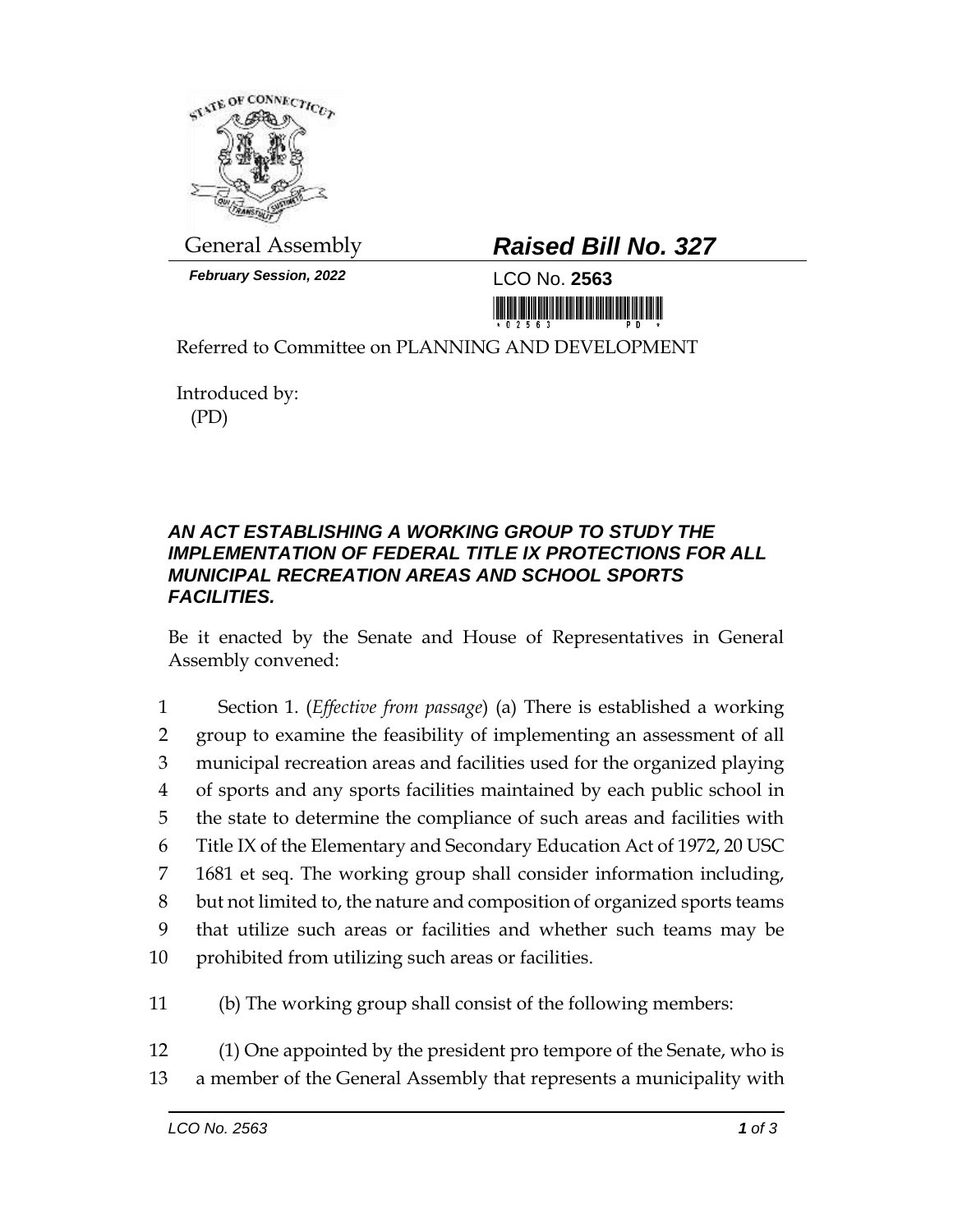a population of more than eighty thousand;

 (2) One appointed by the speaker of the House of Representatives, who is a member of a nonprofit organization that represents an association of schools;

 (3) One appointed by the majority leader of the Senate, who is a parent of a public school student who identifies as a female;

 (4) One appointed by the majority leader of the House of Representatives, who is a member of the General Assembly that represents a municipality with a population of less than eighty thousand;

 (5) One appointed by the minority leader of the Senate, who is a parent of a public school student who identifies as a male;

 (6) One appointed by the minority leader of the House of Representatives, who is a member of an interscholastic athletic conference organization;

 (7) One appointed by the Commissioner of Education, who is an experienced Title IX coordinator; and

 (8) One appointed by the Commission of Women, Children and Seniors.

 (c) The speaker of the House of Representatives and the president pro tempore of the Senate shall select the chairpersons of the working group from among the members of the working group. Such chairpersons shall schedule the first meeting of the working group, which shall be held not later than sixty days after the effective date of this section.

 (d) All initial appointments to the working group shall be made not later than thirty days after the effective date of this section. Any vacancy shall be filled by said chairpersons.

(e) Any member of the working group appointed under subsection